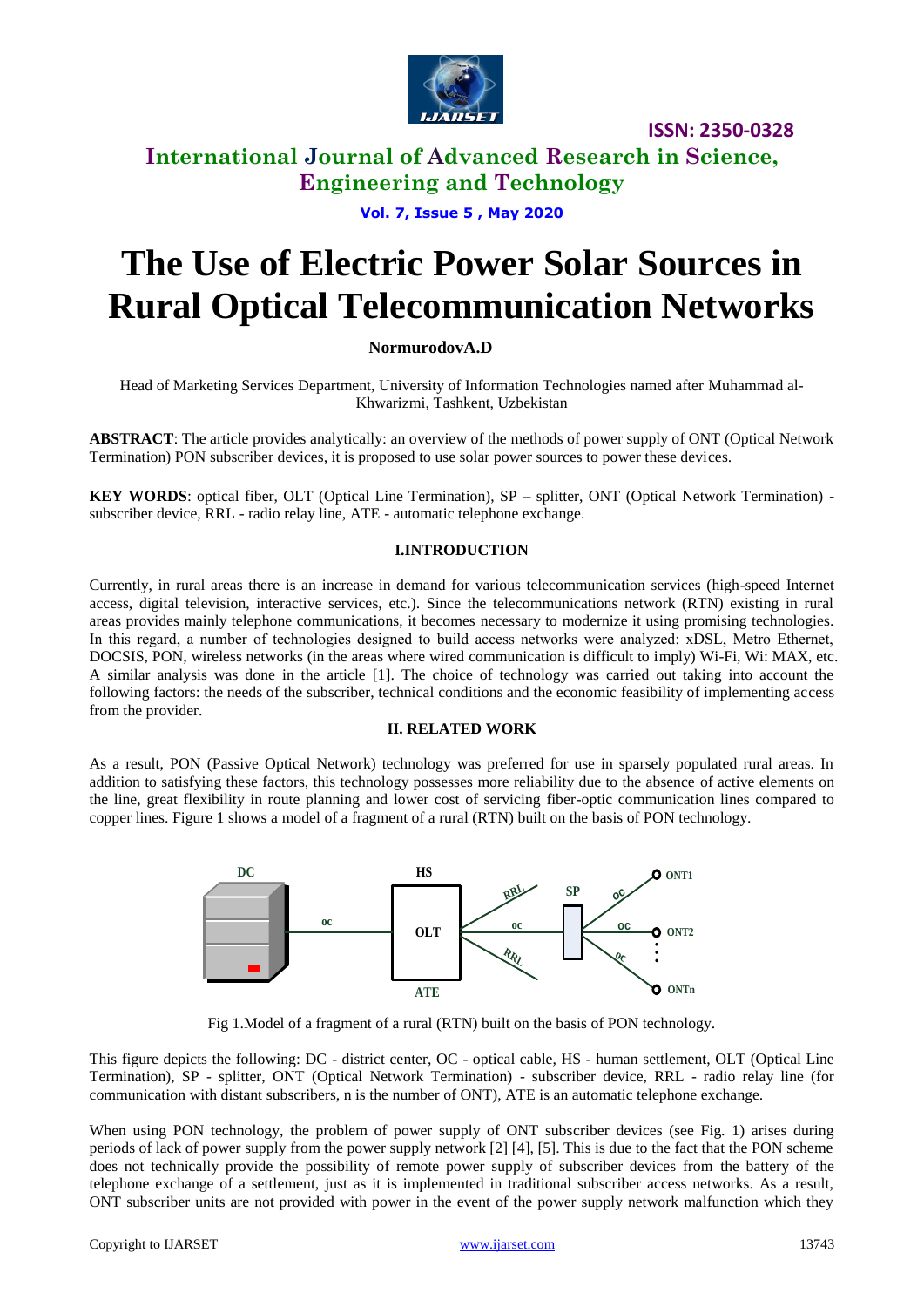

**ISSN: 2350-0328**

# **International Journal of Advanced Research in Science, Engineering and Technology**

## **Vol. 7, Issue 5 , May 2020**

were powered from. This leads to downtime, i.e. to the loss of communication, while according to the requirements of [3], the access network availability factor should be 0.9999, i.e. downtime should be 52.6 minutes during the year. Therefore, communication should be provided to subscribers at any time of the day. To meet these requirements, subscriber devices (ONT) of some manufacturers [2], [6], [7] are equipped with an integrated uninterruptible power supply (UPS), which can be used only for short-term power outages. With long network outages, it is useless.

#### **IV. METHODOLOGY**

The organization of guaranteed remote power supply of ONT subscriber devices is associated with a number of technical and technical-economic difficulties, as noted in the article [2], [8], [9]. Key challenges include:

- significant technical and technical and economic difficulties in the transmission of electricity through optical fiber (the presence of splitters on the line), which makes remote power supply of ONT devices via optical cables so far practically impossible;

- the need for organization and technical operation in the communication center of the settlement of power supply workshops with remote power installations of high power [10], [11]. The fact is that when using PON technology, the required energy consumption is determined according to the recommendations of ITU-T Y. 3022, according to which optical fibers and optical splitters are passive and are not taken into account when assessing energy consumption [12]. Electricity consumed by the PON network is the sum of the energy consumption of the OLT and ONT equipment included in the network:

$$
E_{\it{PON}} = \sum\nolimits_{\it{OLT}} + \sum_{i=1}^{n} E_{\it{ONT}_i},
$$

where  $E_{OLT}$  is the power consumption of OLT equipment,  $E_{ONT}$  is the power consumption of i of ONT, n is the number of ONT.

Therefore, the power of electricity generated in the communication center of the settlement should be large:

- a significant increase in operator expenses for electricity payments;

-increase in operating costs of linear cable infrastructure and remote power equipment.

To date, several methods for organizing power supply of ONT subscriber devices have been proposed [2]:

1-organization of guaranteed remote power supply of ONT subscriber devices using an additional subscriber line with metal conductors included in a traditional telephone exchange;

2 - when modernizing existing rural access networks to provide power to ONT devices, the idea was proposed to use decommissioned copper subscriber wiring;

3- for power supply of ONT devices it is proposed to use a standard computer uninterruptible power supply with a built-in rechargeable battery. In the event of an emergency associated with a prolonged power outage, a small emergency generator with an internal combustion engine may be provided as part of the ONT equipment;

4-article [2] proposes three scenarios for providing power to ONT devices during periods of lack of energy conservation from the network:

a) centralized remote power supply at the access node level of the settlement. It is noted that this option is the most expensive and difficult to implement, but it provides for the presence of only one central battery of high power and one powerful emergency generator having an internal combustion engine;

b) a decrease in the degree of centralization of remote power supply (partial decentralization). This option is also not cheap and not easily implemented;

c) decentralization of the guaranteed power supply of ONT devices. This option is intended for use in cottage villages and other similar objects (Fig. 2)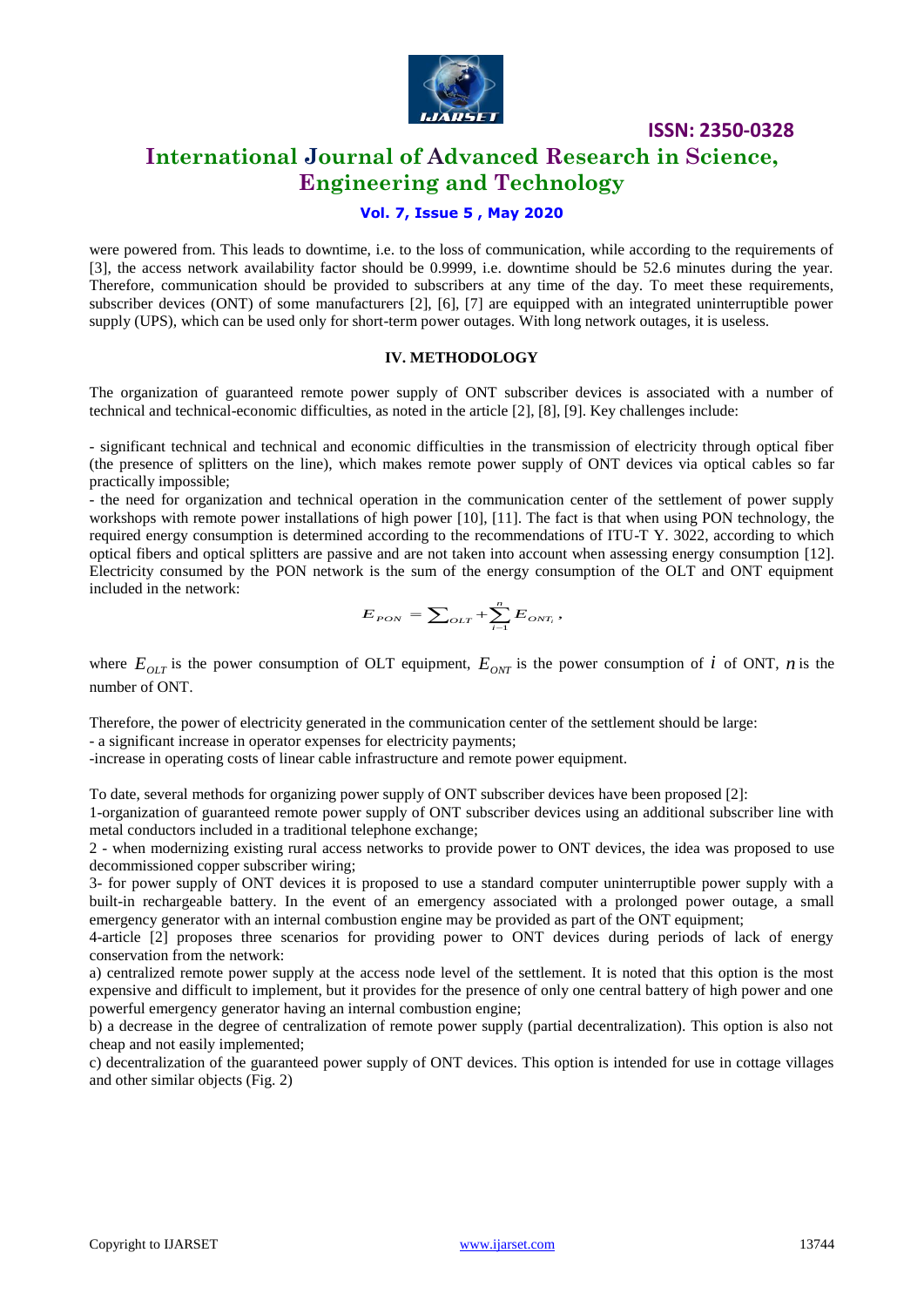

# **ISSN: 2350-0328**

# **International Journal of Advanced Research in Science, Engineering and Technology**

# **Vol. 7, Issue 5 , May 2020**



Fig 2. Organization of uninterrupted power supply at the subscriber level

The figure depicts the following: electrical network OLS -optical line of the subscriber; OC - optical cable, UPS uninterruptible power supply, battery - SEG - small emergency generator, ICE - internal combustion engine, PoE (Power over Ethernet).

In this figure, the subscriber line (SL) is connected to the traditional ONT. One or more IP Telephone (Telephony IPs) are connected to this ONT that supports the Ethernet Remote Power Transmission (PoE) function.

From the above list of power methods for ONT devices it follows that for some of them (1,2,4a, 4b) separate power transmission lines are required, and on the access node (OLT) a powerful generator containing an internal combustion engine (ICE) is required. As is well known, devices containing moving elements are not very reliable. Therefore, the application of these methods significantly increases the complexity of maintenance, which leads to an increase in the cost of maintenance.

Methods 3 and 4c, proposed for powering ONT devices, also provide for the use of generators with internal combustion engines in case of prolonged absence of power supply from the power supply network. Therefore, they are also not free from the disadvantages that methods 1,2,4a, 4b possess.

#### **V. EXPERIMENTAL RESULTS**

In this regard, as an alternative, it is proposed to use solar power sources (SPR) for power supply of ONT subscriber devices. Such sources are widely used for powering spacecraft devices, small automatic telephone exchanges, household appliances, etc. The main advantages of SPR are simplicity of the device, reliable operation, and high specific energy indices.Figure 3 shows a diagram of the organization of autonomous power supply of ONT subscriber devices.



Fig 3. Autonomous power supply of ONT subscriber devices

(In this figure they mean: SOL - the subscriber's optical line, PC - photo converters (solar battery), S - switch, SCU switch control unit, UPS - uninterruptible power supply with battery).